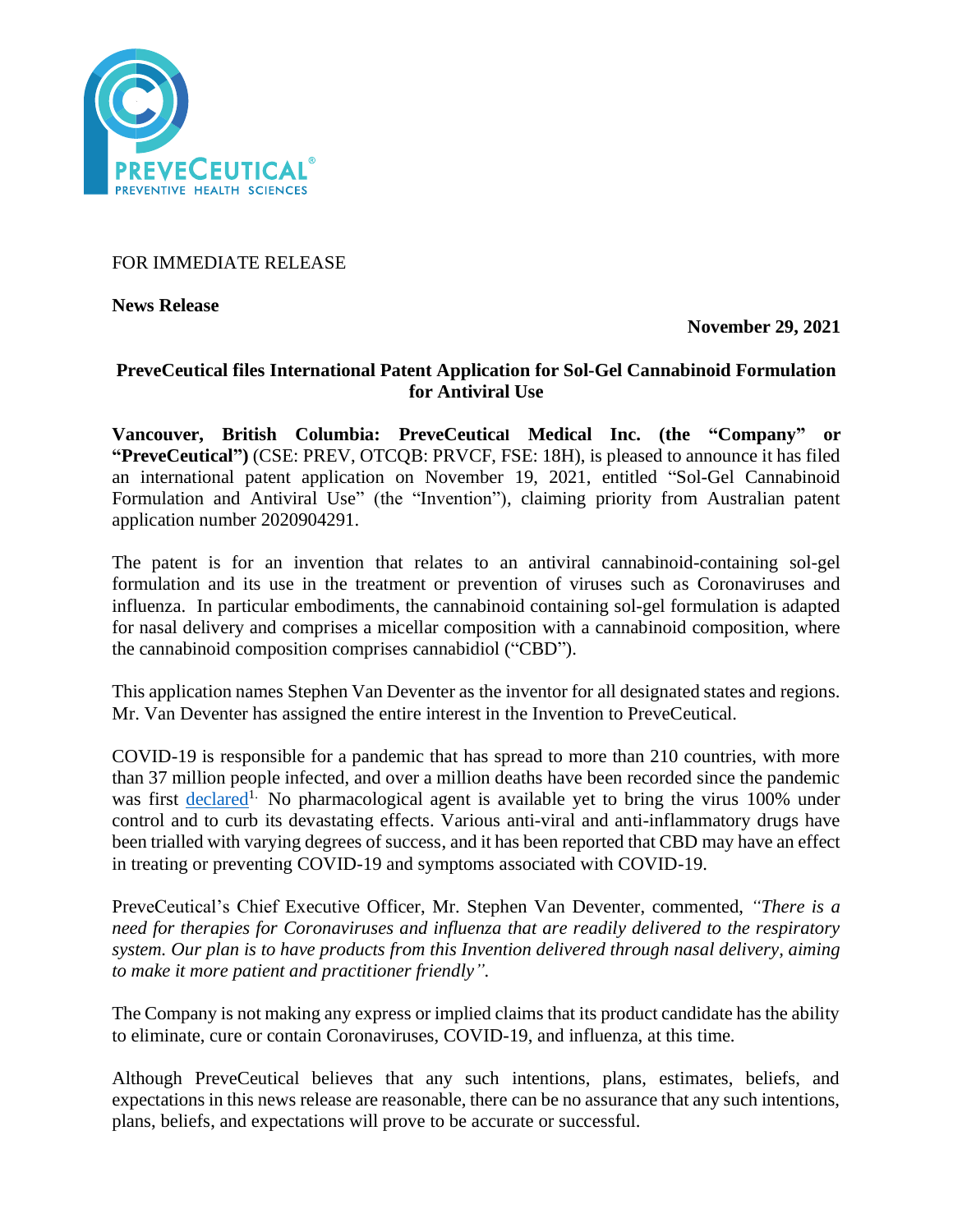#### *About PreveCeutical*

PreveCeutical is a health sciences company that develops innovative options for preventive and curative therapies utilizing organic and nature identical products. The Company aims to be a leader in the preventive health sciences sector.

With the completion of three of its research programs, the Company is actively working on the development, clinical trials, and commercialization of its products; and has filed a number of provisional patent applications to protect the intellectual property from its research programs.

For more information about PreveCeutical, please visit our website [www.PreveCeutical.com](http://www.preveceutical.com/) or follow us on [Twitter](http://twitter.com/PreveCeuticals) and [Facebook.](http://www.facebook.com/PreveCeutical)

## *On behalf of the Board of Directors of PreveCeutical*

*Stephen Van Deventer, Chairman and Chief Executive Officer*

## *For further information, please contact:*

*Stephen Van Deventer: +1 604 306 9669 Or Investor Relations* [ir@preveceutical.com](mailto:ir@preveceutical.com)

#### *Forward-Looking Statements:*

This news release contains forward-looking statements and forward-looking information (collectively, "forwardlooking statements") within the meaning of applicable Canadian and U.S. securities legislation, including the United States Private Securities Litigation Reform Act of 1995. All statements in this news release that are not purely historical are forward-looking statements and include statements regarding beliefs, plans, expectations and orientations regarding the future, including, without limitation, matters related to the Company's current and planned research and development programs, including the Analgesic Program, the Company's anticipated business plans and its prospect of success in executing its proposed plans. Often, but not always, forward-looking statements can be identified by words such as "will", "plans", "expects", "may", "intends", "anticipates", "believes", "proposes" or variations of such words including negative variations thereof and phrases that refer to certain actions, events or results that may, could, would, might or will occur or be taken or achieved. Forward-looking statements are based on certain assumptions regarding the Company, including expected growth, results of operations, including the Company's research and development activities, performance, industry trends, growth opportunities, and that the Company will be able to obtain the financing required to carry out its planned future activities, retain and attract qualified research personnel and obtain and/or maintain the necessary intellectual property rights it needs to carry out its future business activities.

Actual results could differ from those projected in any forward-looking statements due to numerous factors including, risks and uncertainties relating to the Analgesic Program, complexities and delays in connection with research and development activities and the actual results of research and development activities, and the inability of the Company, to, among other things, obtain any required governmental, regulatory or stock exchange approvals, permits, consents or authorizations required, including Canadian Securities Exchange acceptance of any planned future activities, commercialize therapeutic and diagnostic technologies, execute its proposed business plans, pursue business partnerships, complete its research and product development programs as planned, including the Analgesic Program, and obtain the financing required to carry out its planned future activities. Other factors such as general economic, market or business conditions or changes in laws, regulations and policies affecting the healthcare and cannabis industries in Canada may also adversely affect the future results or performance of the Company. These forwardlooking statements are made as of the date of this news release and, unless required by applicable law, the Company assumes no obligation to update the forward-looking statements or to update the reasons why actual results could differ from those projected in these forward-looking statements. Although the Company believes that the statements,